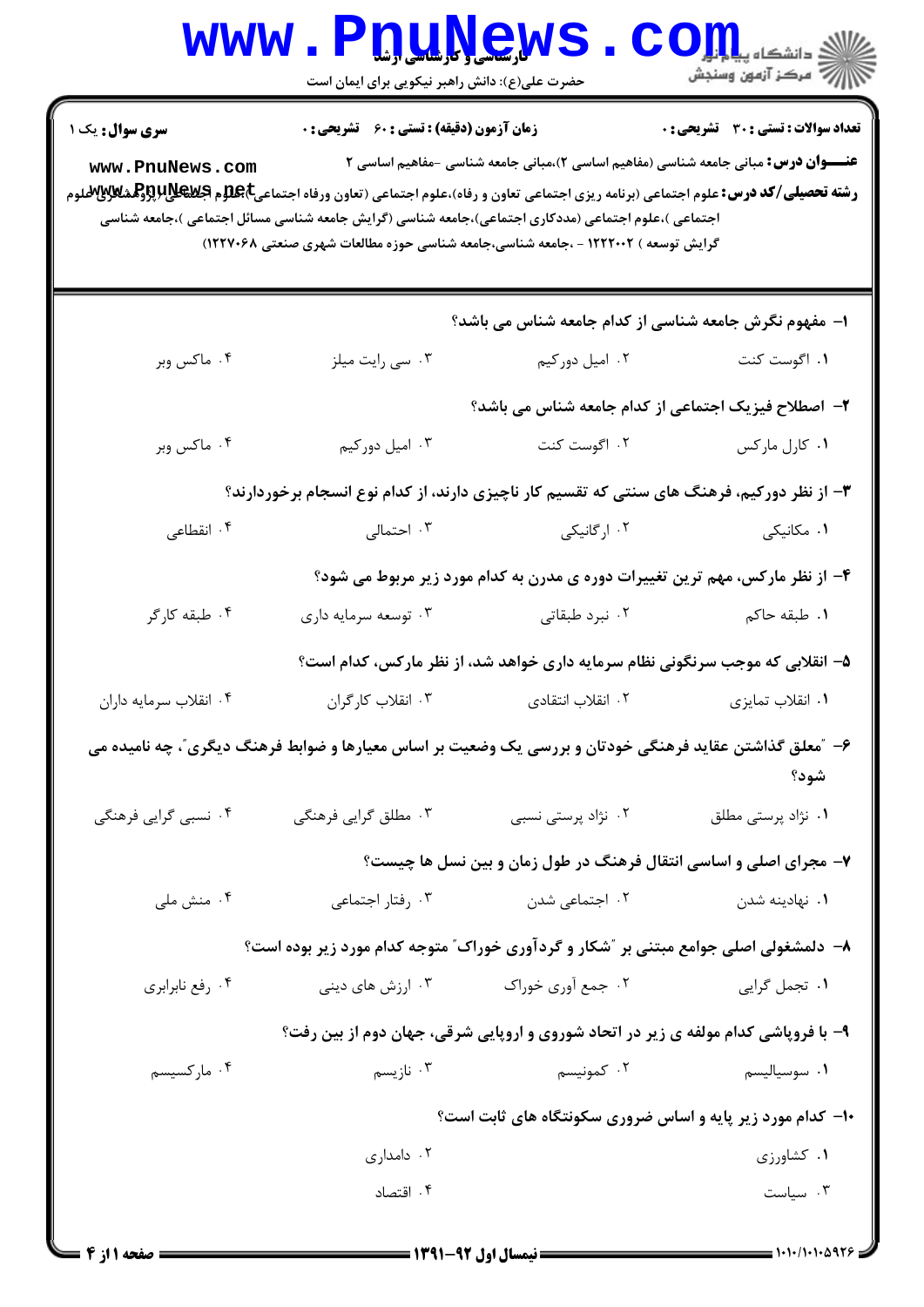| <b>WWW</b>                                                                                           | <u>nuyews</u><br>حضرت علی(ع): دانش راهبر نیکویی برای ایمان است                                                                                                                                                                                                                                                                                      |                                                                                           | // " مرڪز آزمون وسنڊش                        |  |
|------------------------------------------------------------------------------------------------------|-----------------------------------------------------------------------------------------------------------------------------------------------------------------------------------------------------------------------------------------------------------------------------------------------------------------------------------------------------|-------------------------------------------------------------------------------------------|----------------------------------------------|--|
| <b>سری سوال : ۱ یک</b><br>www.PnuNews.com                                                            | <b>زمان آزمون (دقیقه) : تستی : 60 ٪ تشریحی : 0</b>                                                                                                                                                                                                                                                                                                  | <b>عنـــوان درس:</b> مبانی جامعه شناسی (مفاهیم اساسی ۲)،مبانی جامعه شناسی -مفاهیم اساسی ۲ | <b>تعداد سوالات : تستی : 30 ٪ تشریحی : 0</b> |  |
|                                                                                                      | <b>رشته تحصیلی/کد درس:</b> علوم اجتماعی (برنامه ریزی اجتماعی تعاون و رفاه)،علوم اجتماعی (تعاون ورفاه اجتماعی <b>E)،De م اگلیلابلابو آولیشگلابلابو</b> م<br>اجتماعی )،علوم اجتماعی (مددکاری اجتماعی)،جامعه شناسی (گرایش جامعه شناسی مسائل اجتماعی )،جامعه شناسی<br>(گرایش توسعه ) ۱۲۲۲۰۰۲ - ،جامعه شناسی،جامعه شناسی حوزه مطالعات شهری صنعتی ۱۲۲۷۰۶۸ |                                                                                           |                                              |  |
| 11– تغییر سیاسی در تمدن های سنتی به کدام مورد زیر محدود می شد؟                                       |                                                                                                                                                                                                                                                                                                                                                     |                                                                                           |                                              |  |
|                                                                                                      | ۰۲ تجارت                                                                                                                                                                                                                                                                                                                                            |                                                                                           | ۰۱ اقتصاد                                    |  |
|                                                                                                      | ۰۴ تودهها                                                                                                                                                                                                                                                                                                                                           |                                                                                           | ۰۳ نخبهها                                    |  |
| ۱۲- از نظر متفکرانِ شک گرا، جهانی شدن چه نوع مقوله ایست؟                                             |                                                                                                                                                                                                                                                                                                                                                     |                                                                                           |                                              |  |
|                                                                                                      | ۰۲ گزافه گویی                                                                                                                                                                                                                                                                                                                                       |                                                                                           | ۰۱ انکار ناپذیر                              |  |
|                                                                                                      | ۰۴ هیچکدام                                                                                                                                                                                                                                                                                                                                          |                                                                                           | ۴. یکپارچگی                                  |  |
|                                                                                                      | ۱۳– ار نظر کدام گروه زیر، جهانی شدن پدیده ای بسیار واقعی است که پیامدهای آن در همه جا حس می شود؟                                                                                                                                                                                                                                                    |                                                                                           |                                              |  |
|                                                                                                      | ۰۲ افراط گرایان                                                                                                                                                                                                                                                                                                                                     |                                                                                           | ۰۱ دگرگونی گرایان                            |  |
|                                                                                                      | ۰۴ انتقادگرایان                                                                                                                                                                                                                                                                                                                                     |                                                                                           | ۰۳ شک گرایان                                 |  |
|                                                                                                      |                                                                                                                                                                                                                                                                                                                                                     | ۱۴– کدام دیدگاه در زمینه ی جهانی شدن به حقیقت نزدیک تر است؟                               |                                              |  |
|                                                                                                      | ۰۲ شک گرایان                                                                                                                                                                                                                                                                                                                                        |                                                                                           | ۰۱ انتقادگرایان                              |  |
|                                                                                                      | ۰۴ فردگرایان                                                                                                                                                                                                                                                                                                                                        |                                                                                           | ۰۳ دگرگونیگرایان                             |  |
|                                                                                                      | ۱۵– اولریش بک به کدام مورد زیر به منزله ی یکی از نتایج اصلی جهانی شدن و پیشرفت تکنولوژیک توجه نشان داده است؟                                                                                                                                                                                                                                        |                                                                                           |                                              |  |
|                                                                                                      | ۰۲ صنعت                                                                                                                                                                                                                                                                                                                                             |                                                                                           | ۰۱ مخاطره                                    |  |
|                                                                                                      | ۰۴ دولت                                                                                                                                                                                                                                                                                                                                             |                                                                                           | $\cdot$ سياست                                |  |
|                                                                                                      |                                                                                                                                                                                                                                                                                                                                                     | ۱۶– نخستین عاملی که در رشد جهانی شدن سهیم بوده است، کدام است؟                             |                                              |  |
|                                                                                                      | ۰۲ انقلاب صنعتی                                                                                                                                                                                                                                                                                                                                     |                                                                                           | ۰۱ دگرگونی سنتی                              |  |
|                                                                                                      | ۰۴ پایان جنگ سرد                                                                                                                                                                                                                                                                                                                                    |                                                                                           | ۰۳ آغاز جنگ سرد                              |  |
|                                                                                                      |                                                                                                                                                                                                                                                                                                                                                     | ۱۷- مطالعهی رفتارهای روزمره در وضعیت های کنش متقابل رودررو ًرا چه می نامند؟               |                                              |  |
|                                                                                                      | ۰۲ جامعه شناسی وفاق                                                                                                                                                                                                                                                                                                                                 |                                                                                           | ۰۱ جامعه شناسی تضاد                          |  |
|                                                                                                      | ۰۴ جامعه شناسی کلان                                                                                                                                                                                                                                                                                                                                 |                                                                                           | ۰۳ جامعه شناسی خرد                           |  |
| ۱۸- مفهوم "نظام نشانه گذاری کنش چهره ای″ برای توصیف حرکات عضلات صورت، توسط کدام  اندیشمند  ابداع شد؟ |                                                                                                                                                                                                                                                                                                                                                     |                                                                                           |                                              |  |
| ۰۴ امیل دورکیم                                                                                       | ۰۳ آنتونی گیدنز                                                                                                                                                                                                                                                                                                                                     | ۰۲ پل اکمن                                                                                | ۰۱ اولريش بک                                 |  |
|                                                                                                      |                                                                                                                                                                                                                                                                                                                                                     |                                                                                           | = 1・1・/1・1・4926                              |  |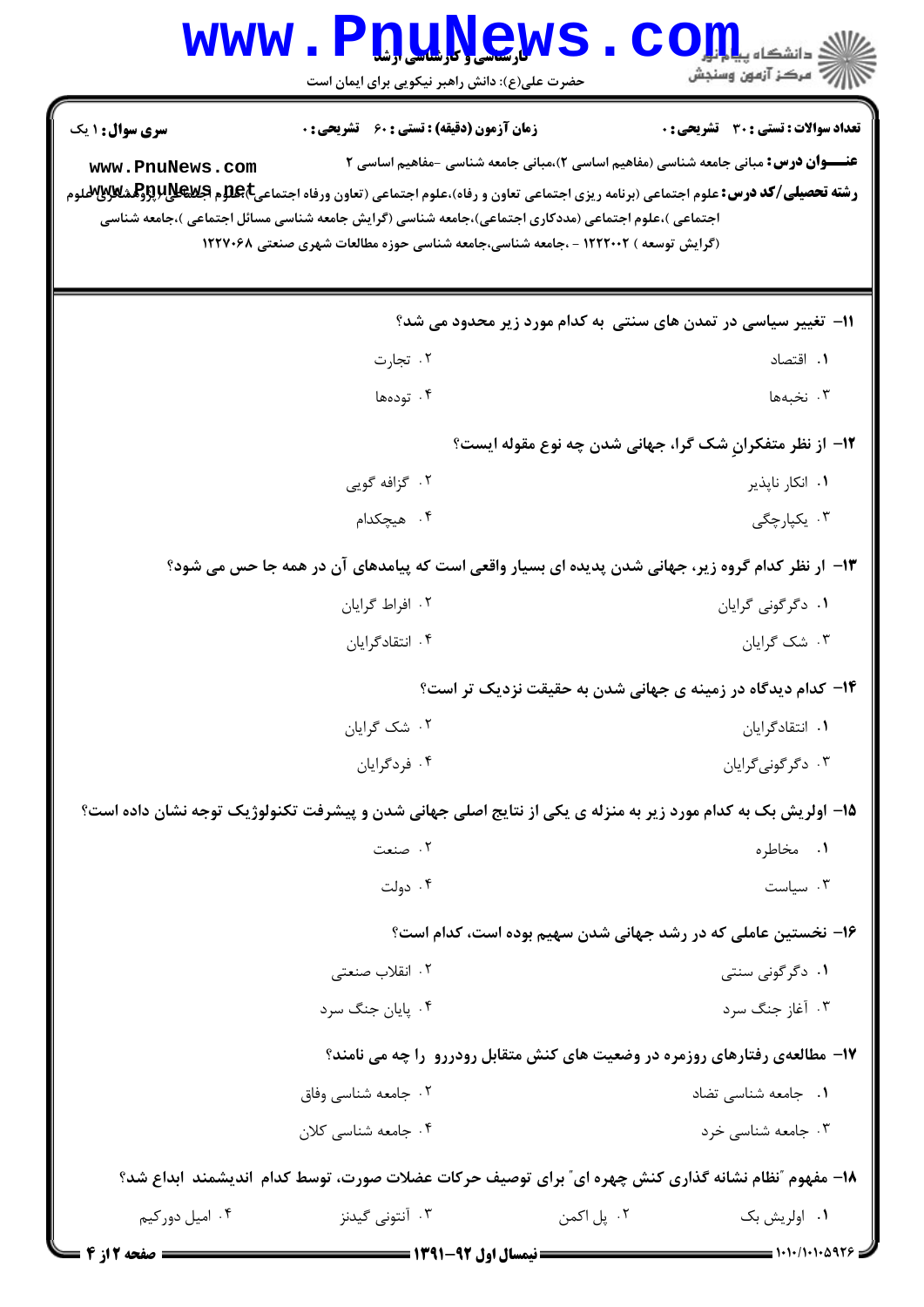| <b>WWW</b>                                                                                                                                                                                                                                                                                                                                                                                                                                                                                                                                                                                                                                                                             | <b>TTMYGW</b><br>حضرت علی(ع): دانش راهبر نیکویی برای ایمان است |                                                                                      | ≦ دانشکاه پ <b>یا با بار</b><br>رِ ۖ مرڪز آزمون وسنڊش |  |  |
|----------------------------------------------------------------------------------------------------------------------------------------------------------------------------------------------------------------------------------------------------------------------------------------------------------------------------------------------------------------------------------------------------------------------------------------------------------------------------------------------------------------------------------------------------------------------------------------------------------------------------------------------------------------------------------------|----------------------------------------------------------------|--------------------------------------------------------------------------------------|-------------------------------------------------------|--|--|
| <b>تعداد سوالات : تستي : 30 ٪ تشريحي : 0</b><br><b>زمان آزمون (دقیقه) : تستی : 60 ٪ تشریحی : 0</b><br><b>سری سوال : ۱ یک</b><br><b>عنـــوان درس:</b> مبانی جامعه شناسی (مفاهیم اساسی ۲)،مبانی جامعه شناسی -مفاهیم اساسی ۲<br>www.PnuNews.com<br><b>رشته تحصیلی/کد درس:</b> علوم اجتماعی (برنامه ریزی اجتماعی تعاون و رفاه)،علوم اجتماعی (تعاون ورفاه اجتماعی <b>E)Eپلاپیلاپلاپوتوگلشگلاپاپوتو</b> گلاپلاپوتوگلاپلاپوتوگلاپلاپوتوگلاپلاپوتوگلاپلاپوتوگلاپلاپوتوگلاپلاپوتوگلاپلاپوتوگلاپلاپو<br>اجتماعی )،علوم اجتماعی (مددکاری اجتماعی)،جامعه شناسی (گرایش جامعه شناسی مسائل اجتماعی )،جامعه شناسی<br>(گرایش توسعه ) ۱۲۲۲۰۰۲ - ،جامعه شناسی،جامعه شناسی حوزه مطالعات شهری صنعتی ۱۲۲۷۰۶۸ |                                                                |                                                                                      |                                                       |  |  |
|                                                                                                                                                                                                                                                                                                                                                                                                                                                                                                                                                                                                                                                                                        |                                                                | ۱۹- کدام مورد زیر مطالعه ی روش های قومی، یعنی روش های عامیانه یا توده ی مردم، است؟   |                                                       |  |  |
| ۰۴ چهره نگاري                                                                                                                                                                                                                                                                                                                                                                                                                                                                                                                                                                                                                                                                          | ۰۳ بیولوژی                                                     | ۰۲ متدولوژی                                                                          | ۰۱ اتنومتدولوژی                                       |  |  |
|                                                                                                                                                                                                                                                                                                                                                                                                                                                                                                                                                                                                                                                                                        |                                                                |                                                                                      | <b>۲۰</b> - به نظر ادوارد تی هال فضاهای شخصی کدامند؟  |  |  |
| ۰۲ فاصله صمیمانه، عمومی، زمانی، اجتماعی                                                                                                                                                                                                                                                                                                                                                                                                                                                                                                                                                                                                                                                |                                                                | ۰۱ فاصله صمیمانه، مکانی، زمانی، عمومی                                                |                                                       |  |  |
|                                                                                                                                                                                                                                                                                                                                                                                                                                                                                                                                                                                                                                                                                        | ۰۴ فاصله شخصی، اجتماعی، مکانی، عادی                            |                                                                                      | ۳. فاصله صمیمانه، شخصی، اجتماعی، عمومی                |  |  |
| <b>۲۱</b> – کدام گروه از پرسش ها، یک متن و زمینهی اجتماعی را در مقایسه با متن و زمینه ای دیگر بررسی می کند؟                                                                                                                                                                                                                                                                                                                                                                                                                                                                                                                                                                            |                                                                |                                                                                      |                                                       |  |  |
| ۰۲ پرسشهای تطبیقی                                                                                                                                                                                                                                                                                                                                                                                                                                                                                                                                                                                                                                                                      |                                                                |                                                                                      | ۰۱ پرسشهای واقعی                                      |  |  |
|                                                                                                                                                                                                                                                                                                                                                                                                                                                                                                                                                                                                                                                                                        | ۰۴ پرسشهای نظری                                                |                                                                                      | ۰۳ پرسشهای تکوینی                                     |  |  |
| ۲۲– مطالعهی بدون واسطهی مردم و گروه ها در طول یک دوره ی زمانی ًبا استفاده از روش مشاهده مشارکتی یا مصاحبه، کدام<br>است؟                                                                                                                                                                                                                                                                                                                                                                                                                                                                                                                                                                |                                                                |                                                                                      |                                                       |  |  |
|                                                                                                                                                                                                                                                                                                                                                                                                                                                                                                                                                                                                                                                                                        | ۰۲ قوم نگاري                                                   |                                                                                      | ۰۱ پیمایش                                             |  |  |
|                                                                                                                                                                                                                                                                                                                                                                                                                                                                                                                                                                                                                                                                                        | ۰۴ اسنادی                                                      |                                                                                      | ۰۳ آزمایش                                             |  |  |
| ۲۳– در روش آزمایش اگر افراد مورد مطالعه بفهمند که تحت مطالعه هستند ممکن است رفتار طبیعی نداشته باشند. این گونه<br>اثرگذاری بر رفتار را چه می نامند؟                                                                                                                                                                                                                                                                                                                                                                                                                                                                                                                                    |                                                                |                                                                                      |                                                       |  |  |
|                                                                                                                                                                                                                                                                                                                                                                                                                                                                                                                                                                                                                                                                                        | ۰۲ هاثورن                                                      |                                                                                      | ۰۱ تصدیق                                              |  |  |
|                                                                                                                                                                                                                                                                                                                                                                                                                                                                                                                                                                                                                                                                                        | ۰۴ تطبيق                                                       |                                                                                      | ۰۳ اوریب                                              |  |  |
|                                                                                                                                                                                                                                                                                                                                                                                                                                                                                                                                                                                                                                                                                        |                                                                | ۲۴- در کدام نوع از پژوهش، جامعه شناسان تحقیق تطبیقی و تاریخی را با هم ترکیب می کنند؟ |                                                       |  |  |
|                                                                                                                                                                                                                                                                                                                                                                                                                                                                                                                                                                                                                                                                                        | ۰۲ تحلیل اسنادی                                                |                                                                                      | ٠١. تحليل اوليه                                       |  |  |
|                                                                                                                                                                                                                                                                                                                                                                                                                                                                                                                                                                                                                                                                                        | ۰۴ تحلیل استاندارد                                             |                                                                                      | ۰۳ تحلیل ثانوی                                        |  |  |
| ۲۵- کدام مورد زیر بیانگر فرآیند "ترکیب کردن چندین روش در یک پژوهش واحد برای تکمیل و کنترل روش های دیگر" است؟                                                                                                                                                                                                                                                                                                                                                                                                                                                                                                                                                                           |                                                                |                                                                                      |                                                       |  |  |
|                                                                                                                                                                                                                                                                                                                                                                                                                                                                                                                                                                                                                                                                                        | ۰۲ تحلیل                                                       |                                                                                      | ۰۱ تبيين                                              |  |  |
|                                                                                                                                                                                                                                                                                                                                                                                                                                                                                                                                                                                                                                                                                        | ۰۴ مثلثبندی                                                    |                                                                                      | ۰۳ مقايسه                                             |  |  |
| صفحه 13 از 4                                                                                                                                                                                                                                                                                                                                                                                                                                                                                                                                                                                                                                                                           | ـــــ نیمسال اول 92-1391 ـــــــ                               |                                                                                      |                                                       |  |  |